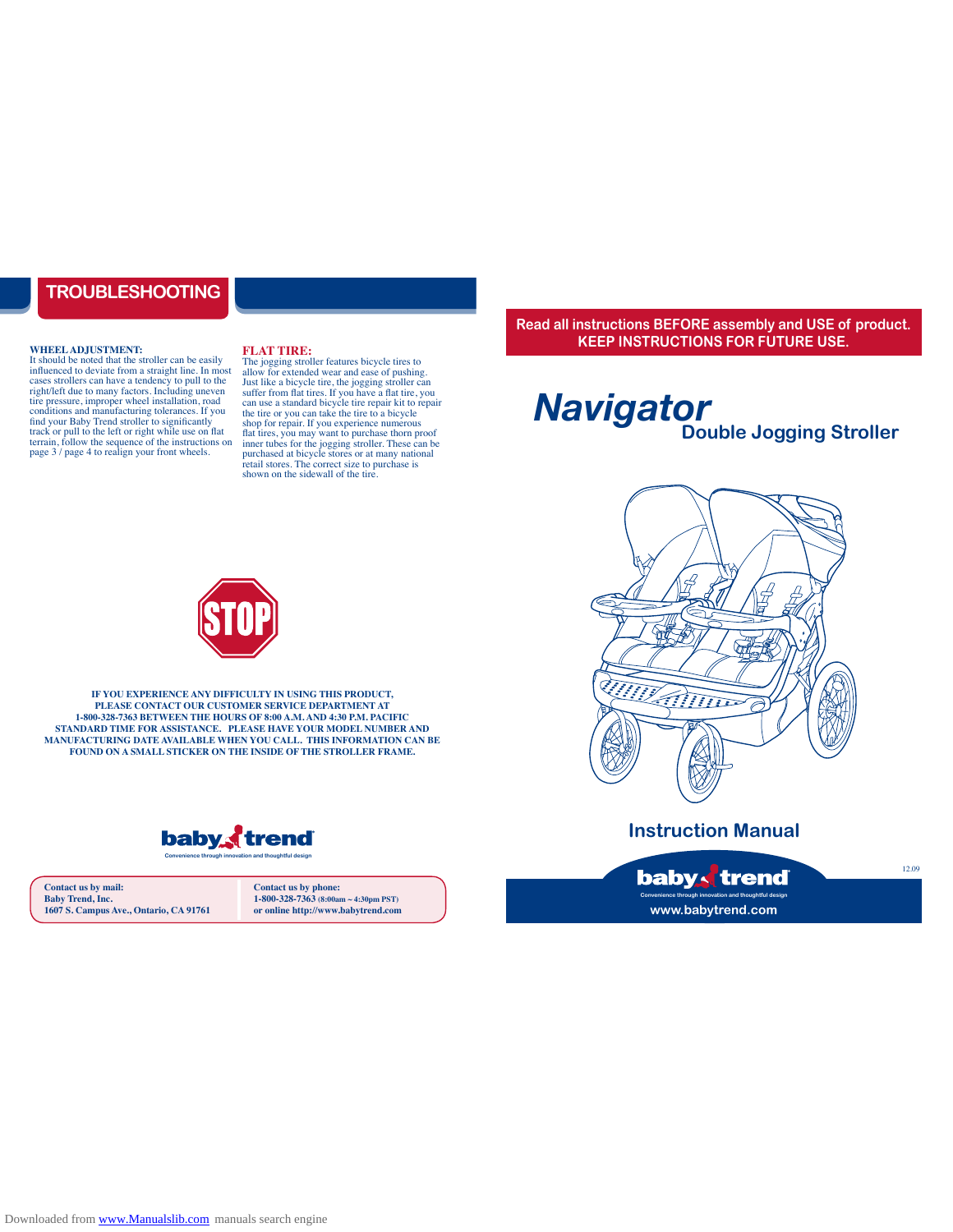# **WARNING**

- **WARNING: Please follow all of these instructions to ensure the safety of your child. Keep these instructions for future reference.**
- **WARNING: Failure to follow these instructions could result in serious injury or death. Avoid serious injury from falling or sliding out. Always use the safety harness and insure that the children are properly positioned according to these instructions.**

#### **WARNING: Never leave children unattended.**

- **CAUTION:** This double jogger is designed for two children of equal/close weights. Use with one child may cause the unbalance condition which can injure/ harm your child.
- Purses, shopping bags, parcels, diaper bags or accessory items may change the balance of the stroller and cause hazardous unstable conditions.
- The maximum weight that can be carried in the basket is 5 lbs and in the parent tray is 3 lbs. The maximum weight can be carried in the side pockets (2) is 3 lbs, back pockets (2) is 3 lbs and canopy pockets is (2) 1 lb (if equipped). Excessive weight may cause a hazardous unstable condition to exist.
- Be certain the stroller is fully erect and latched in the open position before allowing the children near the stroller.
- Use of the stroller with children weighing more than 50 pounds each (no more than 50 pounds per seat), or more than 100 pounds in total, or over 42 inches tall, will cause excessive wear and stress on the stroller and may cause a hazardous unstable condition to exist.
- **NEVER** use the stroller on stairways or escalators.
- **NEVER** use the stroller with roller skates, in-line skates, skateboards or bicycles.
- We recommend that the child occupant be at least 6 months of age prior to use of the stroller for jogging. Because children develop at different rates, please discuss the use of a jogging stroller with your health care provider prior to jogging with your child.
- **NEVER** allow your stroller to be used as a toy.
- To clean use only mild household soap or detergent and warm water on a sponge or clean cloth.
- Check your stroller for loose screws, worn parts, torn material or stitching on a regular basis. Replace or repair parts as needed.
- Discontinue use of stroller should it malfunction or become damaged. Please contact our customer service Parts Hotline to arrange for repair or obtain replacement parts.

*If you experience any difficulty with the use of our product or have a question regarding these instructions, please contact our Customer Service Department at 1-800-328-7363 between the hours of 8:00 a.m. and 4:30 p.m. (PST). Please do not return the product to the store as once it is returned it cannot be re-sold and the materials and energy used to make it are wasted.*



**1** Copyright © 2009 - 2010, Baby Trend Inc., All Rights Reserved. Copyright © 2009 - 2010, Baby Trend Inc., All Rights Reserved. **2**

# Stroller



**PARTS**



Parent Tray<br>Screws

 $\equiv$ 





Fender<br>Screws

 $= -$ 





NOTE: The front wheels, rear wheels, fender, and parent tray need to be installed prior to use

Downloaded from [www.Manualslib.com](http://www.manualslib.com/) manuals search engine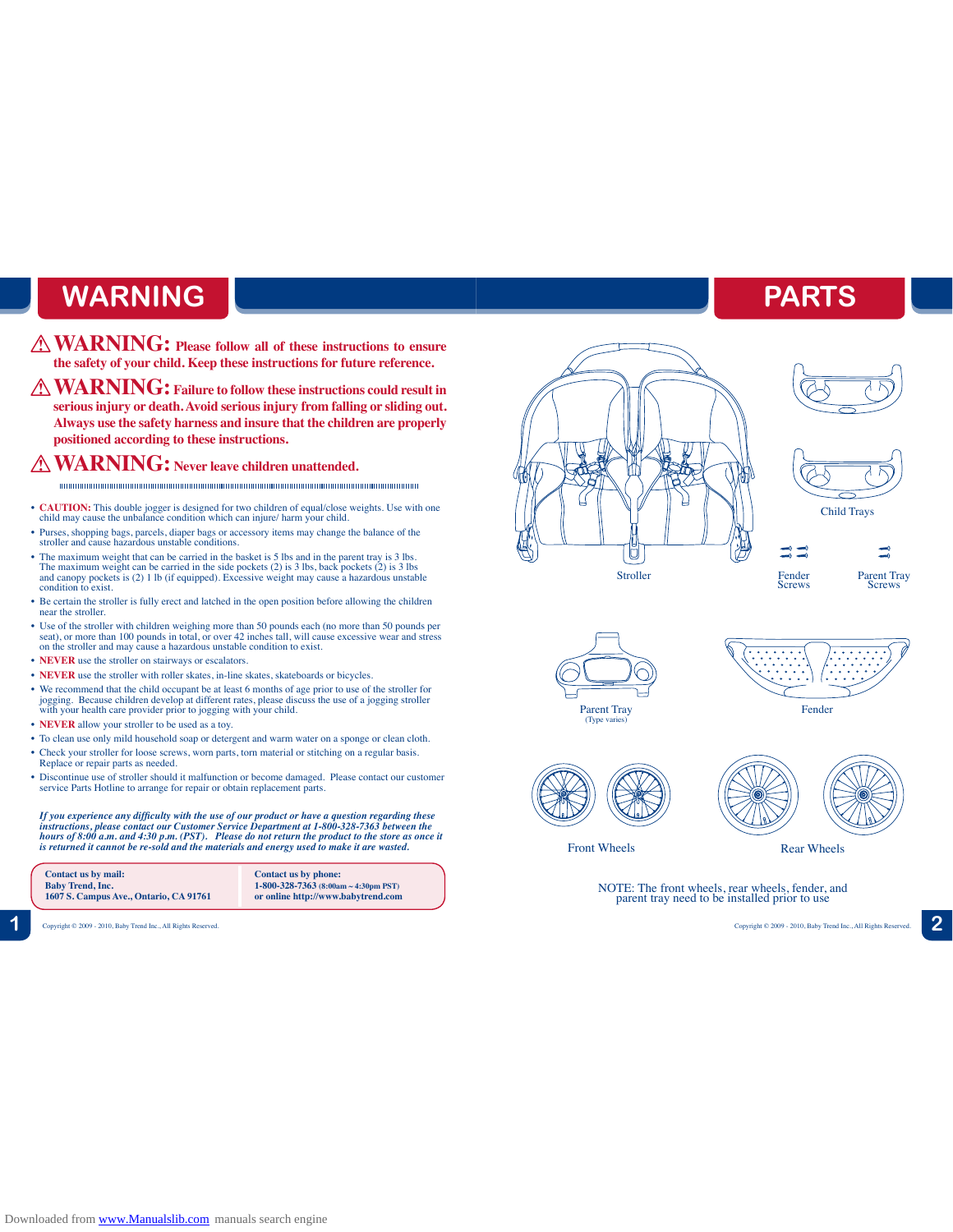# **ASSEMBLY ASSEMBLY**

**IMPORTANT! To ensure safe operation of your stroller, please follow these instructions carefully. Please keep these instructions for future reference.**

**IMPORTANT! Before assembly and each use, inspect this product for damaged hardware, loose joints, missing parts or sharp edges. NEVER use if any parts are mssing or broken.**

**IMPORTANT! Adult assembly is required.**



#### **FRONT WHEELS / SUSPENSION**

#### **To attach the front wheels:**

- Lift up on the stroller handle with both hands until the stroller frame is erect and locked in the open position. (Fig. 1)
- Lean the stroller backwards so that it rests on the handle and rear axle frame and the front wheel forks are pointing upward.
- The front wheels feature a quick release attachment system. The quick release must be open enough for the wheel to slide on the forks. Rotate the lever forward to loosen one side (Fig. 2a) and loosen the finger nut on the other side. (Fig. 2b)
- Slide the front wheel onto the front forks. (Fig. 3a) Make sure the front forks are in the position as shown on Fig. 3b.
- Line up the tab on the Retainer Plate with the Slot on both sides of the forks. (Fig. 3c) **IMPORTANT!** The tab on the Retainer Plate must be lined up with the slot before tightening the wheel.
- With the wheel in position, tighten the finger nut on the axle until it is very close to contacting the fork and rotate the lever to tighten it as shown in Fig. 4.
- Suspension is featured on this model. To ensure a smooth ride check suspension from time to time, make sure it is working properly.

• Close the lever (Fig. 5) and you should feel significant resistance and the wheel should be held tightly. If you do not, open the lever and tighten the finger nut a bit more and close the lever again. Continue to do this until the wheel is held tightly in the fork. **DO NOT OVER TIGHTEN**.

**WARNING: Always make sure the lever is in closed postion before use. Leaving the lever in opened postion can cause the wheel to fall off.** 

• If you experience front wheel wobble that is beyond what is normal for use while walking or jogging you may have to adjust the front wheel housing nut. This nut is located under the footrest located at the front of the jogger. You can use a standard cresent wrench to

tighten the nut. **DO NOT OVER TIGHTEN** this can cause damage to the wheel housing. (Fig. 6)

#### **FENDER**

To secure the fender to the frame, use the 4 screws provided.

• Examine the bottom of the front fender. You will notice four 1/4 inch diameter plastic tubes protruding from the bottom (Fig.  $\vec{7}a$ ).

•These tubes must be lined up with the holes in the front frame assembly (Fig. 7b).

•Line up the front fender and press onto the front frame assembly (Fig.  $7c$ ).

•Insert the 4 screws through the underside of the front frame assembly into the front fender's plastic tubes. Tighten the screws only until snug (Fig. 7d). **DO NOT OVER TIGHTEN**.



Tighten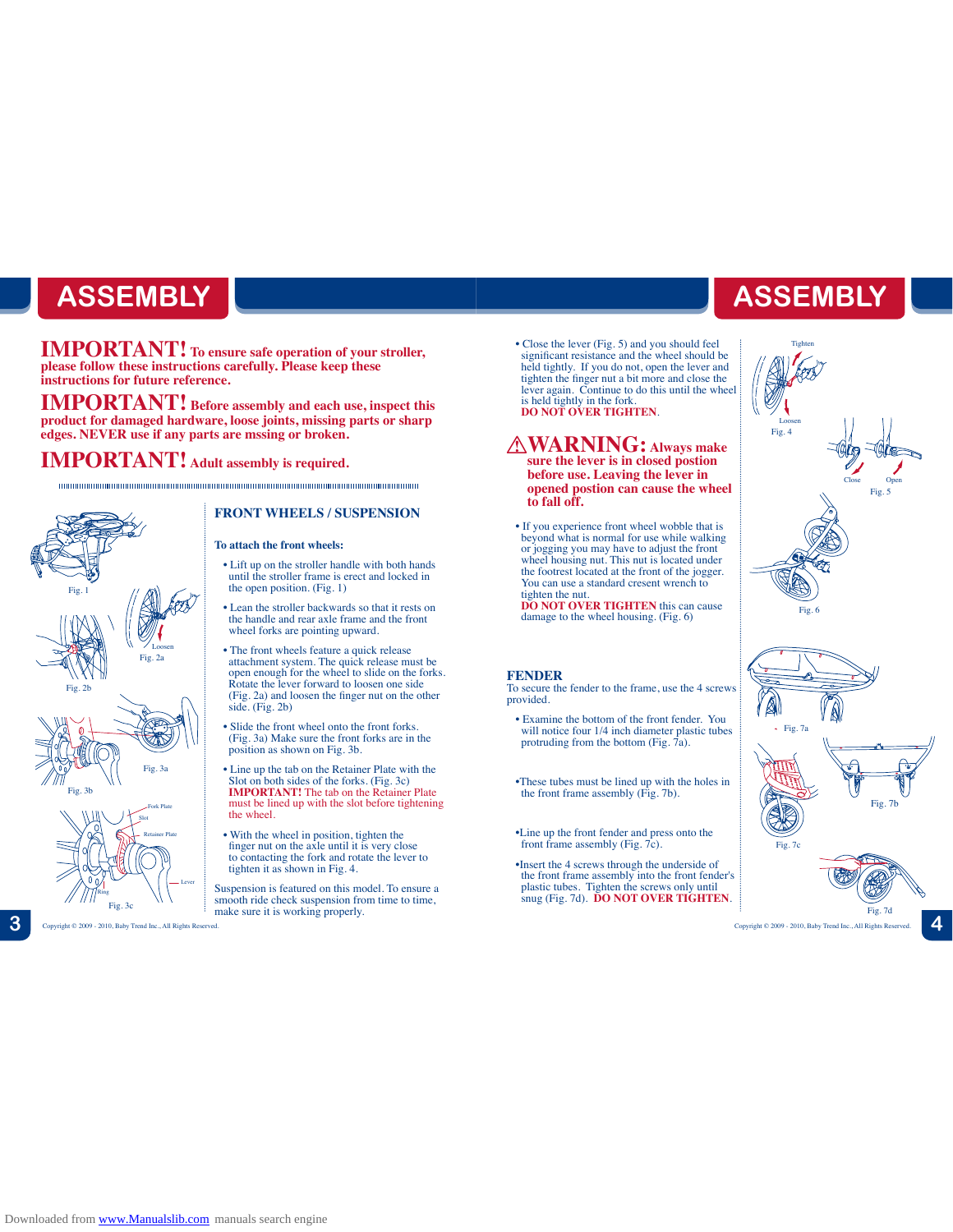# **ASSEMBLY**

![](_page_3_Picture_1.jpeg)

![](_page_3_Figure_2.jpeg)

![](_page_3_Picture_3.jpeg)

![](_page_3_Picture_4.jpeg)

Fig. 10

![](_page_3_Picture_6.jpeg)

**5** Copyright © 2009 - 2010, Baby Trend Inc., All Rights Reserved. Copyright © 2009 - 2010, Baby Trend Inc., All Rights Reserved. **6**

#### **REAR WHEELS**

Lean the stroller forward to rest on the front wheel. To attach the rear wheels, push each wheel's axle into the plastic corner fitting as shown in Fig. 8. Depress the metal lever on the inside of the corner fitting as you push the axle into corner fitting. When the wheel will not go on any farther, release the lever. Check that the wheel has locked into the corner fitting by pulling on the wheel. If not locked, lift upward on the lever, push the wheel on farther and release lever.

Ensure that the wheels are firmly locked<br>into place. **NEVER** use the stroller if the<br>wheels are not locked into place, contact our<br>customer service department immediately at 1-800- 328-7363, between the hours of 8:00am and 4:30pm PST, for assistance.

#### **PARENT TRAY**

To attach the parent tray, position the parent tray in the center of the stroller handle.

- Snap the upper portion of the tray over the handle as shown in figure 9a.
- Attach the lower portion of the parent tray to the cross tube, with the screws provided, as shown in figure 9b.

**WARNING: Do not place hot liquids or more than 3 pounds in the parent tray. Serious burns or unstable conditions could result.**

#### **CANOPIES**

**To open the canopy:** push forward on the front edge of the canopy. (Fig. 10) Push downward on the tensioners to secure.

**To fold the canopy:** pull upwards on the tensioners and then pull backwards on the front edge. (Fig. 11)

#### **CHILD TRAYS**

**To Attach the child trays:**

Push the tray downward onto the pegs on each side of the front armrests until both sides snap into place. (Fig. 12) Check that the tray is scurely latched in place.

**To open the child tray:** Pull the release lever located on the underside of the child tray and lift upward.

**Your stroller is now ready to use.**

#### **INFANT CAR SEATS (if equipped)**

**WARNING: Never jog or run with your newborn in the car seat position. Use for strolling only.**

#### **IT IS VERY IMPORTANT THAT THE INFANT CAR SEAT STRAP IS ALWAYS TIGHTLY FASTENED AROUND THE INFANT CAR SEAT.**

#### **To attach Baby Trend Infant Car Seats:**

- Recline the seat all the way back
- Position the infant car seat facing toward the rear of the stroller so that the shell goes onto the tray and latches into place. (Fig. 13)
- Check that the front child tray is firmly attached to the stroller. Make sure that the car seat locks into the child tray.
- Strap the short clips over the car seat through the seat belt slots on the infant car seat. (Fig. 14)

#### **To remove infant car seat:**

Squeeze the release handle located at the the footend of the infant car seat and carefully lift upward. (Fig. 15)

![](_page_3_Picture_34.jpeg)

**ASSEMBLY**

![](_page_3_Figure_35.jpeg)

![](_page_3_Figure_36.jpeg)

![](_page_3_Figure_37.jpeg)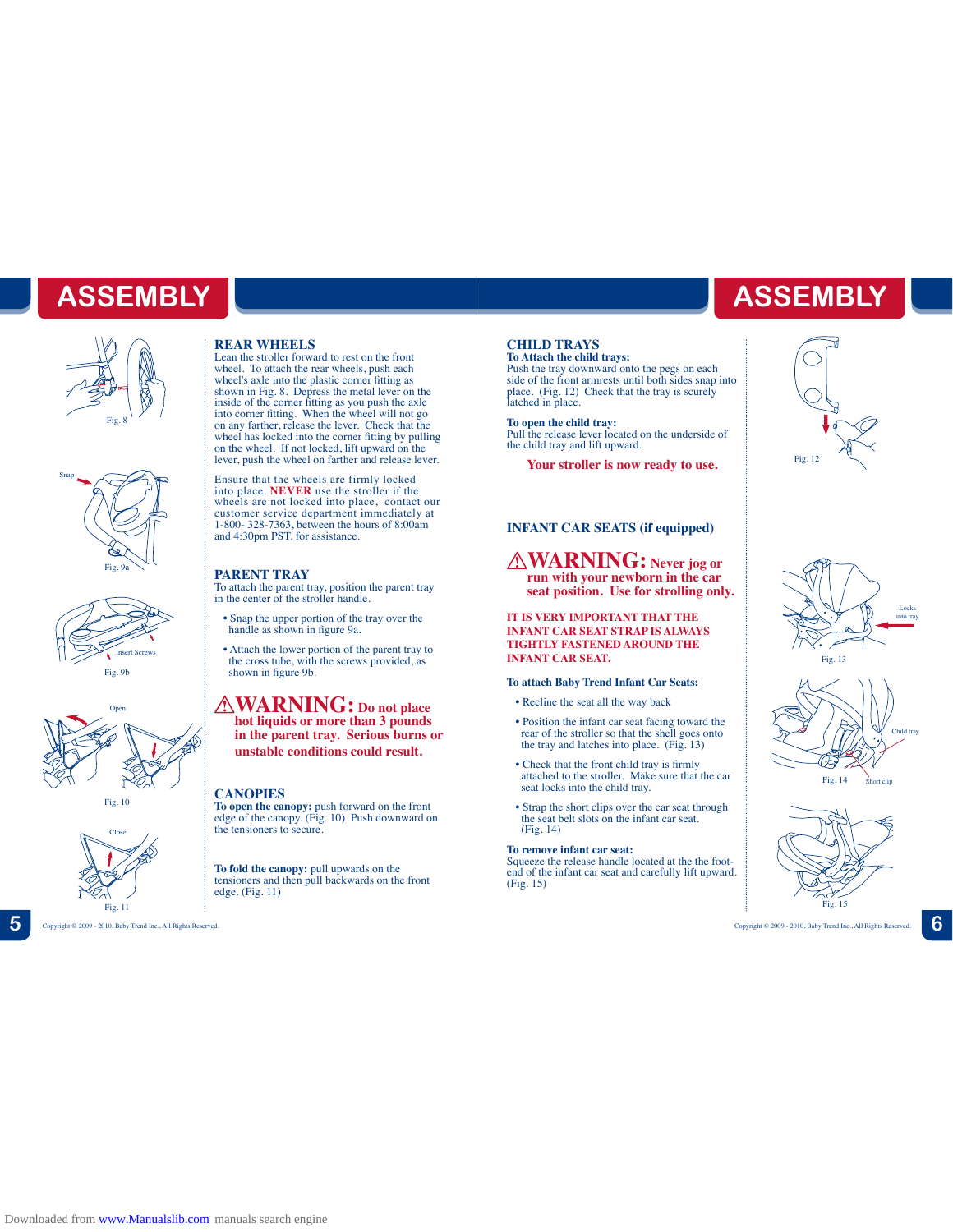# **SAFETY**

![](_page_4_Picture_1.jpeg)

#### **MP3 SPEAKER (if equipped)**

The parent tray comes with speakers and an MP3<br>jack inside. The speaker has a wire with a male<br>jack for use with an MP3 player so you and your<br>child can listen to music while you use the stroller.<br>Connect the jack on the s player. (Fig. 16)

### **the front swivel wheel in STRAIGHT**

**WARNING: Always lock** 

**your children from the jogger.**

![](_page_4_Picture_7.jpeg)

**SAFETY**

Fig. 18

**Before placing your children in the stroller, please follow the instructions below.**

#### **WARNING: Always**

**check with your pediatrician for a recommended starting age / weight for your baby in an all terrain stroller.**

#### **WARNING: Always set**

**brakes when the stroller is not being pushed so that the stroller will not roll away. NEVER leave stroller unattended on a hill or incline as the stroller may slide down the hill.**

to the brake lever located on each rear wheel. The stroller may require slight forward or rearward movement in order to line up the teeth on the brake with each wheel brake cluster. (Fig. 17) Check that the stroller will not move and that both brakes are properly applied. To release, gently lift

#### **BRAKES** To engage brakes, apply light downward pressure

up on the brake lever.

![](_page_4_Picture_14.jpeg)

**position before placing or removing** 

**The swivel wheel jogger comes equipped with a front wheel locking device.** The front wheel lock works in a vertical motion from top to bottom,

locking and unlocking the wheel. (Fig. 18)<br>  $F_{\text{fig. 18}}$ <br>  $\triangle \textbf{WARMING:}$  Avoid serious<br>  $\text{inium from following or splitting out}$ **WARNING: Avoid serious injury from falling or sliding out. Always use the safety harness.** 

# **ASTRANGULATION**

**HAZARD: Child can strangle in loose straps. Never leave child in seat when straps are loose or undone.** 

#### **TO SECURE THE CHILD**

The shoulder straps of the 5-point harness have 2 attachment positions. Select the position that places the shoulder strap level with, or below the top of the child's shoulder.

- Carefully place the child in the stroller seat<br>and bring the safety harmess around the child's<br>waist and over the shoulders. Place the crotch<br>strap between the child's legs. Insert the male<br>end of each shoulder/waist bel
- To release, apply pressure to both sides of each male clip until the clip is released. See figure 19b. This process requires a moderate amount of effort so as to prevent an accidental Fig. 17 **release** by your child.

![](_page_4_Picture_25.jpeg)

![](_page_4_Figure_26.jpeg)

**7** Copyright © 2009 - 2010, Baby Trend Inc., All Rights Reserved. Copyright © 2009 - 2010, Baby Trend Inc., All Rights Reserved. **8**